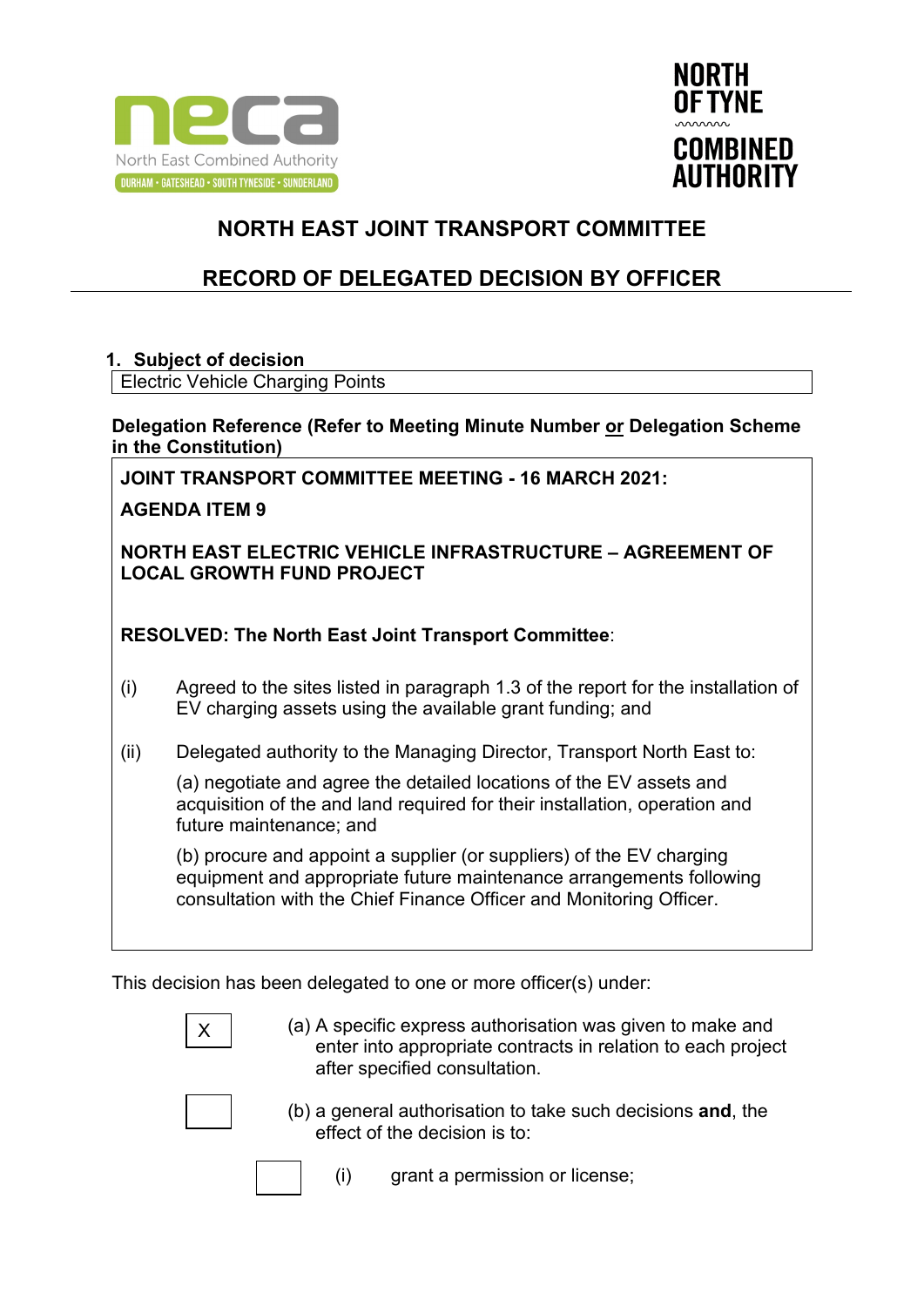



## **RECORD OF DELEGATED DECISION BY OFFICER**



(ii) affect the rights of an individual; or

(iii) award a contract or incur expenditure which, in either case, materially affects the Authority's financial position.

### **2. Name and Title of Decision Maker**

Tobyn Hughes, Managing Director, Transport North East

**3. Details of any Conflict of Interest and any Dispensation granted in respect of such Interest**

None

#### **4. Executive Summary**

A procurement exercise has been carried out to procure a supplier who will install, operate and maintain seven electric vehicle rapid charging sites across the region, using funding from the Local Growth Fund.

Following advice from our procurement department, we utilised an existing framework which included a specific EV charging infrastructure lot.

Three bids were submitted and, following a scoring exercise, a prospective operator has been identified. They offer excellent value for money and propose a 5p revenue share for every kW used to TNE.

The tender price of £349,580 falls within the available budget of £500,000.

#### **5. Decision(s)**

Swarco UK Limited will be notified of the intention of Transport North East to award the contract and enter into the agreement. A contract will be prepared and sent to them for signature.

**5(b) If Exempt or Confidential, please provide a reason:**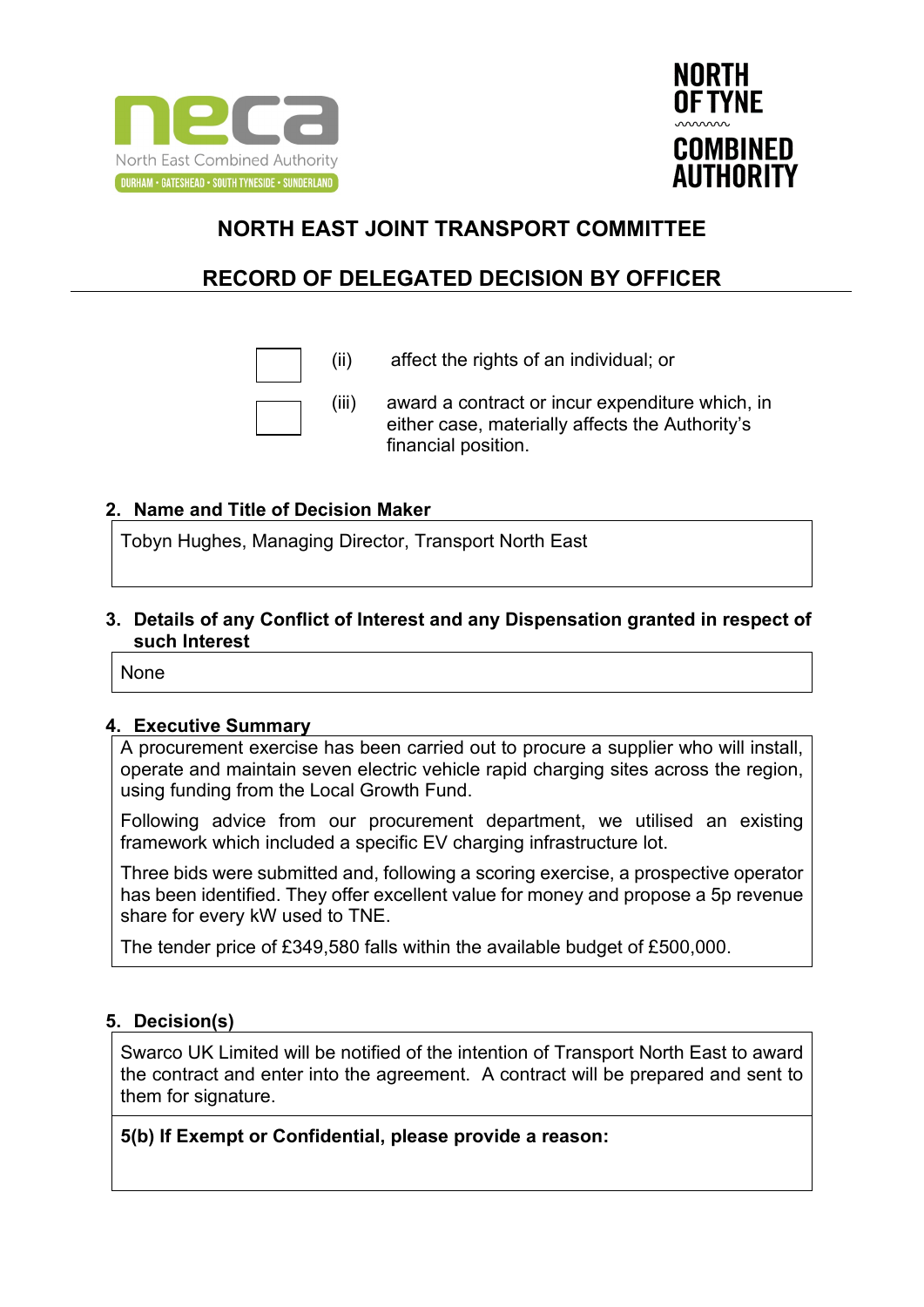



## **RECORD OF DELEGATED DECISION BY OFFICER**

### **6. Alternative options considered**

There were no alternative options.

#### **7. Reasons for the Decision(s)**

To support the region's electric vehicle rapid charger infrastructure programme by providing new chargers in key locations within each local authority area, assisting in our decarbonisation goals.

### **8. Contact Officer**

| Name:         | John Bourn                                 |
|---------------|--------------------------------------------|
| $\mid$ Title: | <b>Senior Specialist Transport Planner</b> |
| ∣ E-mail:     | John.Bourn@transportnortheast.gov.uk       |
| ∣ Tel:        | 07546 653405                               |

#### **9. Date of Publication**

22 July 2021

### **10.Date of Call-In Deadline**

n/a (not a key decision)

### **11.Implementation Date**